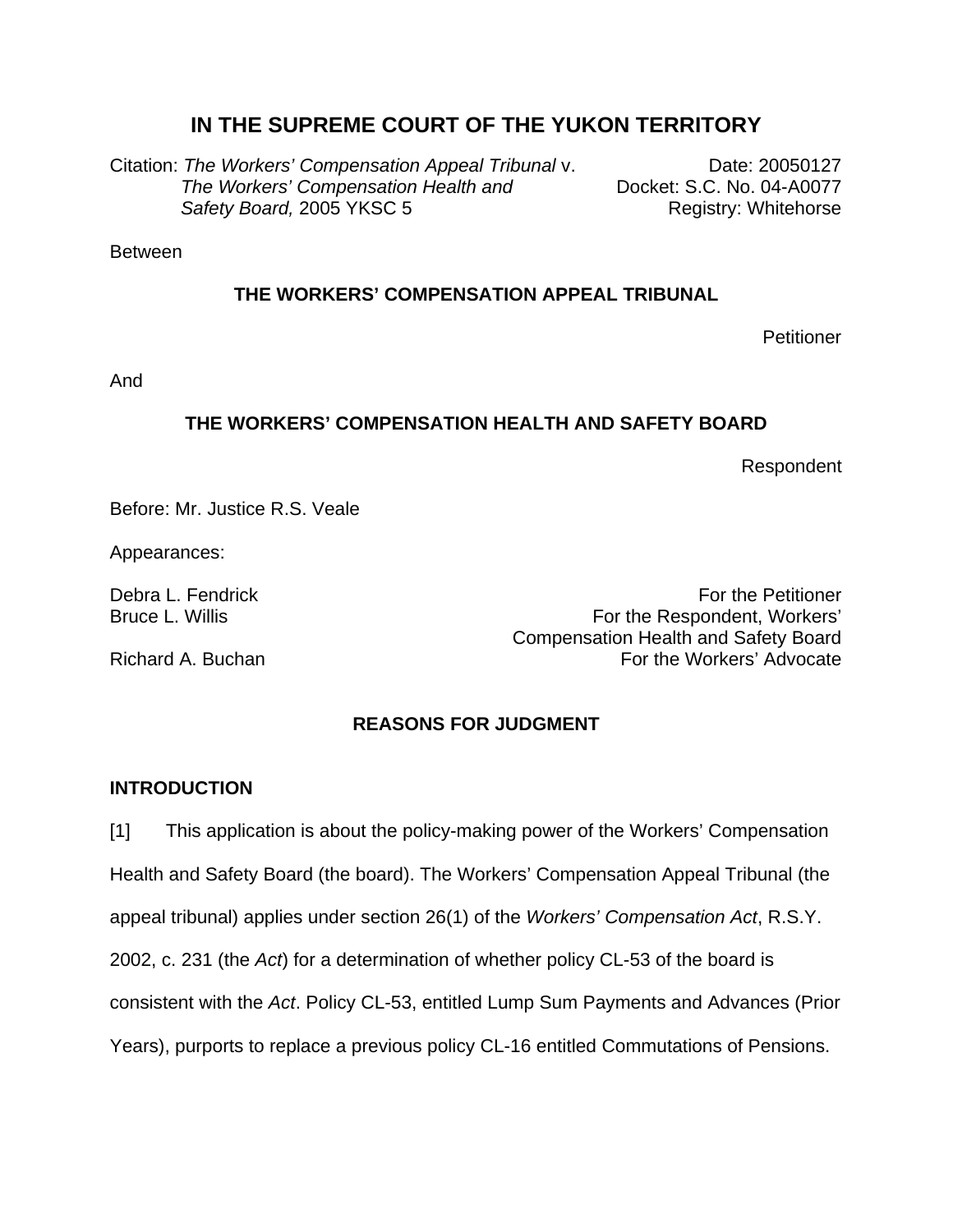The *Act* under which Policy CL-16 was passed has been repealed but the worker's

entitlement to compensation under predecessor legislation has been preserved.

# **ISSUES**

- [2] The following issues have been raised:
	- 1. What is the standard of review when determining whether a policy is consistent with the *Act*?
	- 2. Is board policy binding on the appeal tribunal?
	- 3. Does the board have the authority to adopt policies for predecessor legislation?
	- 4. Does policy CL-53 exceed its statutory authority?
	- 5. Did the board fetter its discretion in policy CL-53?
	- 6. Did the board comply with section 108(j) of the *Act* requiring publication of the draft policy and a process for submissions of the public before adopting policy CL-53?

# **BACKGROUND**

[3] The background and the facts giving rise to this application are not in dispute.

[4] The Yukon has had a no fault workers' compensation system since 1917 for the

benefit of both workers and employers. The compensation fund is managed by a board

composed of a chair and an equal number of members representative of employers and

workers.

[5] A claim for compensation is first dealt with and determined by an adjudicator

employed by the board. The worker is assisted by a workers' advocate who is

independent of the board.

[6] Appeals from the decision of an adjudicator are heard by a hearing officer also appointed by the board.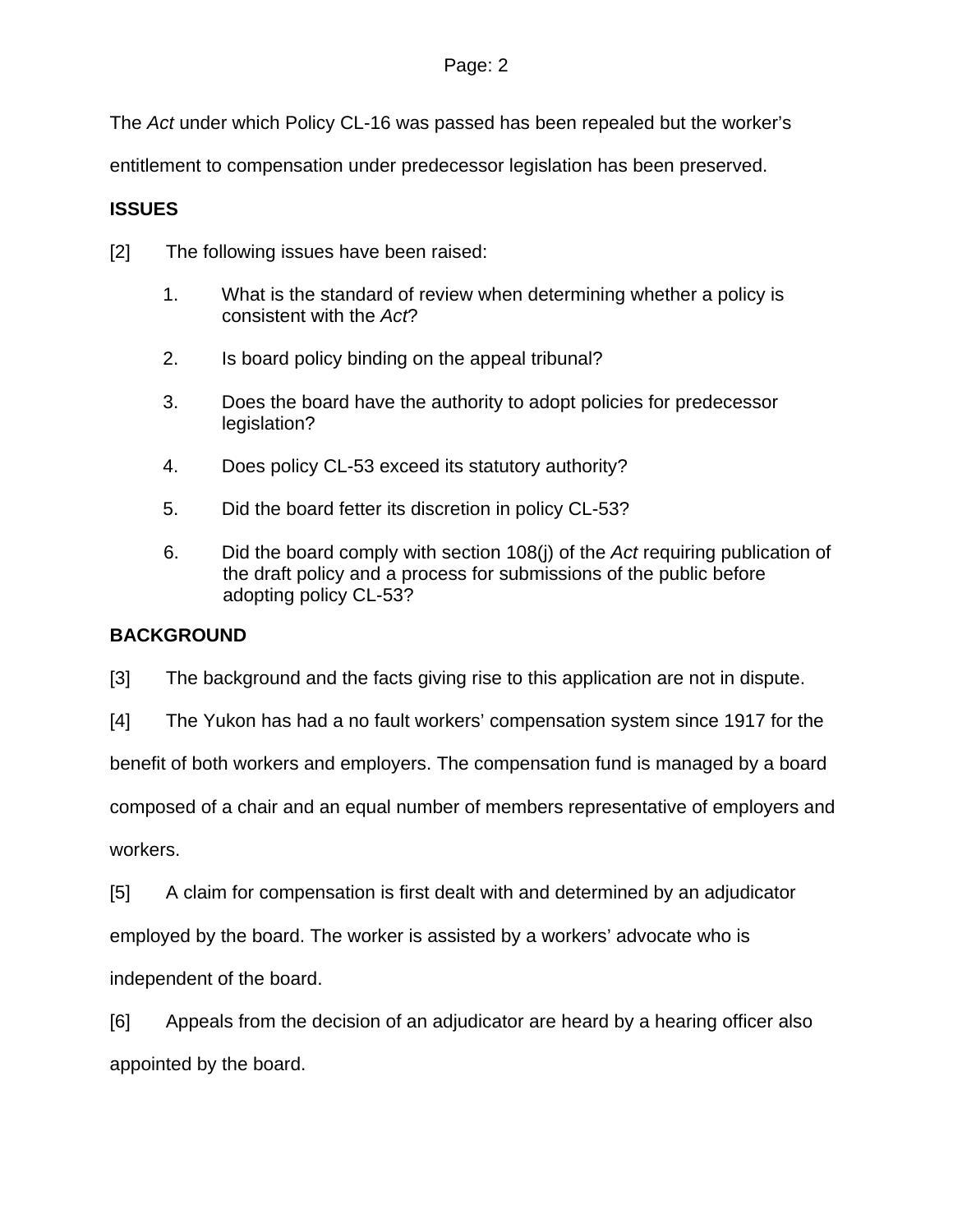[7] In the *Workers' Compensation Act,* R.S.Y. 1992, c.16, the worker could appeal from the internal review to an appeal panel consisting of the chair of the board, one member representative of employers and one member representative of workers. This procedure was changed in this *Act.*

[8] A decision of a hearing officer may now be appealed to an independent appeal tribunal. The appeal tribunal consists of a chair, two members representing employers and two members representing workers. The chair appoints an appeal committee composed of the chair, one representative of employers and one representative of workers, to hear each appeal. No member of the appeal tribunal can be a member of the board, except for the chair who sits as a non-voting member of the board.

[9] The *Workers' Compensation Act*, until January 1, 1993, contained a provision allowing for lump sum payments to a worker at the discretion of the board. Where a partial disability has not impaired the work capacity of the worker by more than ten percent, the board has the discretion to pay the worker a lump sum. Where the disability has impaired the work capacity of the worker by more than ten percent, the worker must make a written request and the board again has the discretion to make a lump sum payment. The section is as follows in the 1986 *Act:* 

#### **Lump sum payment**

 32.(1) Where compensation is payable in respect of partial disability of a worker and the disability has not impaired by more than ten percent the work capacity enjoyed by the worker immediately before the accident, the board may pay to the worker a lump sum in lieu of periodic payments of compensation.

(2) Where compensation is payable in respect of partial or total disability of a worker and the disability has impaired by more then ten percent the work capacity enjoyed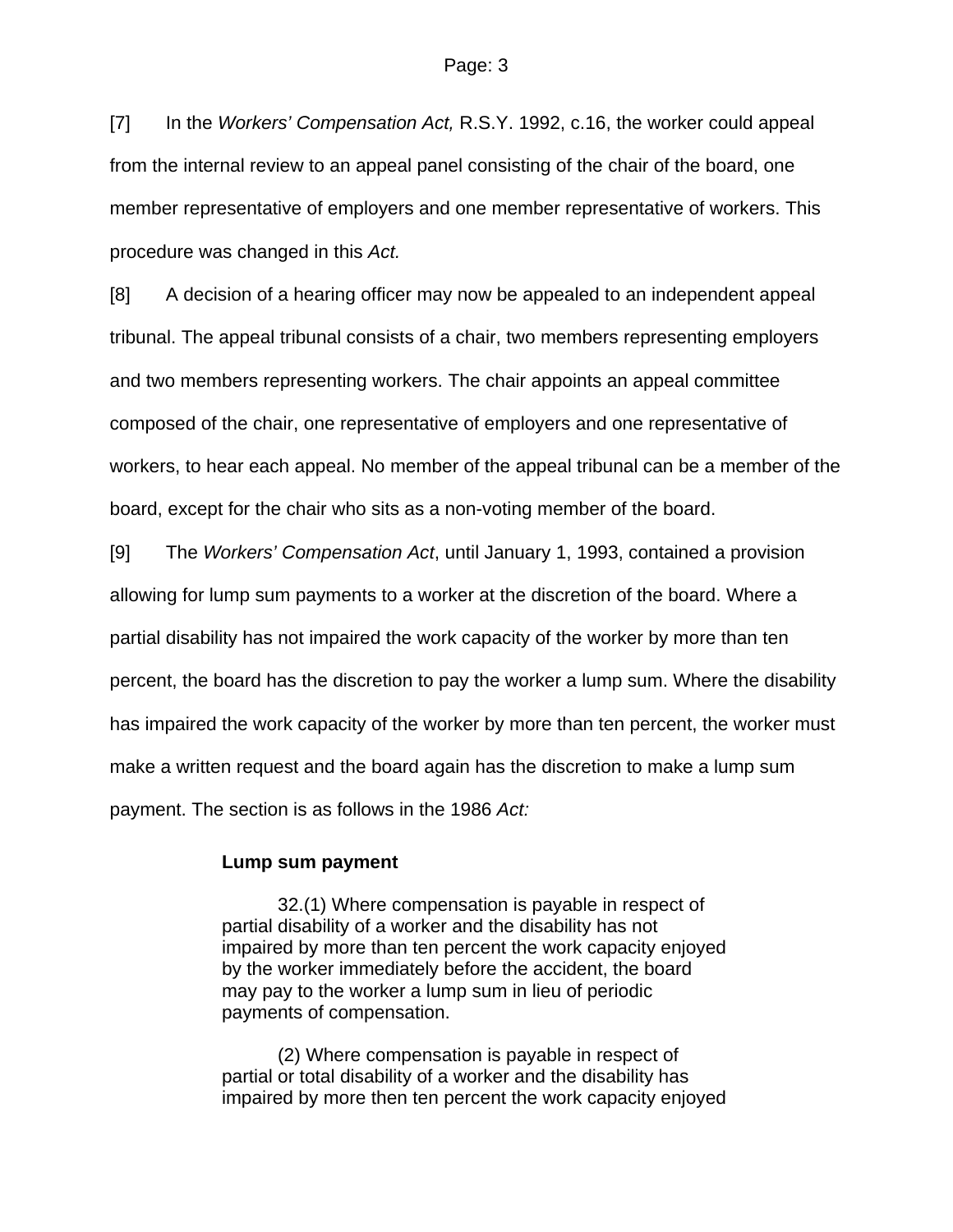by the worker immediately before the accident, periodic payments of compensation may be commuted to a lump sum payment at the written request of the worker.

 (3) Where a lump sum payment has been made to a worker pursuant to this section as a settlement in full of all compensation payable to him in respect of the disability and has been so accepted by him in writing, the worker is not thereafter entitled to be paid any further or other compensation in respect of the disability, other than the benefits provided by subsection 29(1).

[10] The board prepared written policies to guide their exercise of discretion to pay out

lump sums. Policy No. 21 was effective December 3, 1981, Policy No. CL-16 was

passed on January 1, 1993 and Policy No. CL-53 entitled Lump Sum Payments and

Advances (Prior Years) became effective February 17, 2004.

[11] The following section of the *Act* sets out the power of the board to make policy

and the procedure to be followed:

**108** The members of the board shall

(a) establish the policies of the board:

(j) before the adoption of any draft policy affecting claims for compensation, cause notice of the draft policy to be published at least once a week for two consecutive weeks, in a newspaper circulated in the Yukon, and the notice shall state

…

(i) the purpose of the draft policy and a general description of its effect on claims for compensation,

(ii) that a copy of the draft policy is on file in the public register and may be inspected by members of the public during business hours,

(iii) the time during which the members of the board will accept submissions on the draft policy, which shall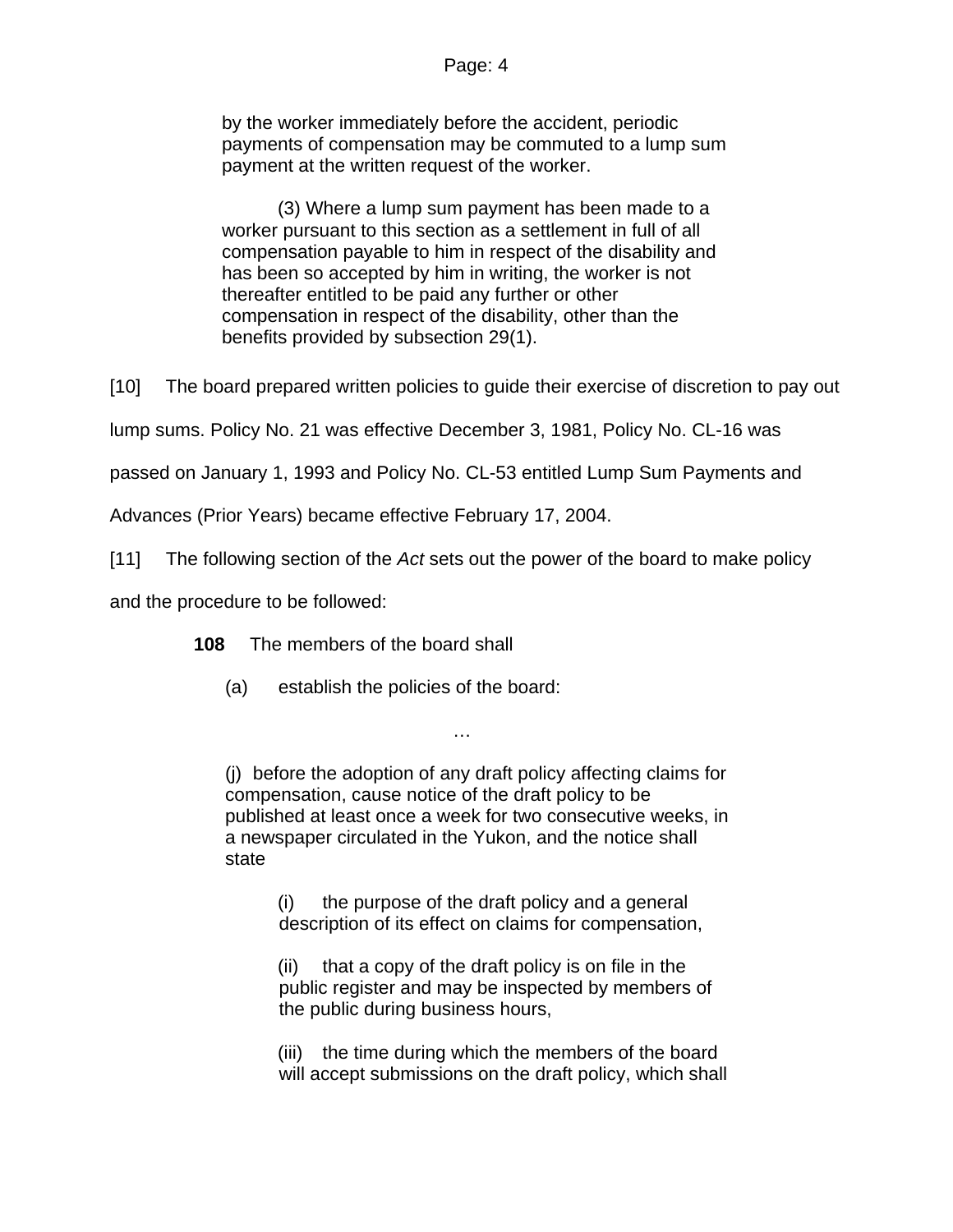not be less than 30 days after the last publication of the notice, and

(iv) the procedure to be followed by members of the public who wish to submit representations concerning the draft policy,

…

[12] The *Act* states that the appeal committee is bound by the policies of the board.

However, the appeal tribunal and the board have the right to apply for a determination of

whether a policy established by the board is consistent with the *Act*. The following

sections of the *Act* apply:

**24**(3) … the appeal committee is bound by the Act, the regulations, and all policies of the board.

**26**(1) Either the appeal tribunal or the board may apply to the Supreme Court for a determination of whether a policy established by the board is consistent with this Act.

...

(2) In an application under subsection (1), both the appeal tribunal and the board shall have standing, regardless of which party makes the application.

…

**32** Subject to paragraph 23(b), the decisions, orders, and rulings of an adjudicator, hearing officer, or the appeal tribunal shall always be based on the merits and justice of the case and in accordance with the Act, the regulations, and the policies of the board.

[13] The appeal tribunal has petitioned the Court to determine whether Policy CL-53 is consistent with the *Act*. The appeal tribunal has an appeal before it by a worker applying

for a lump sum payment.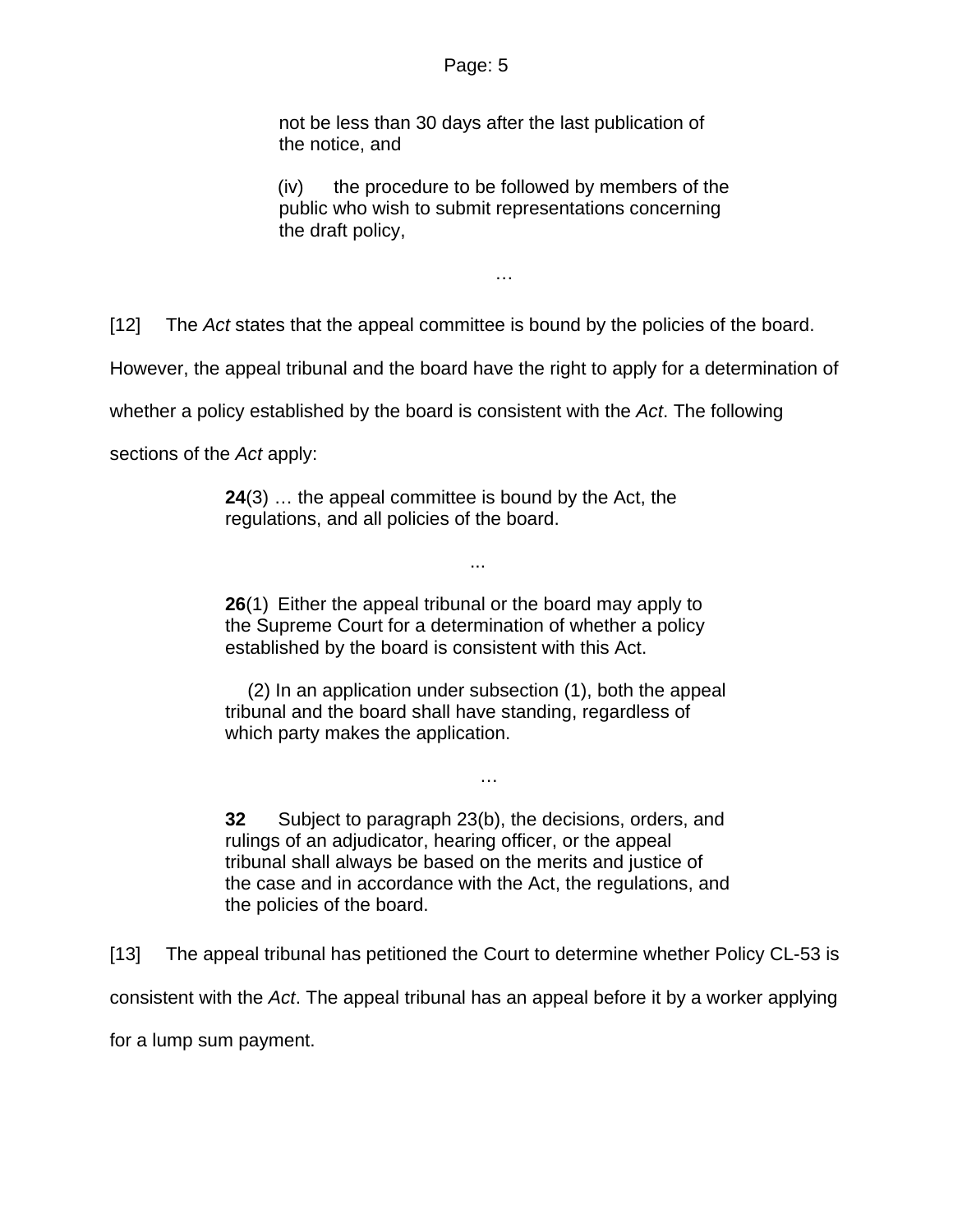[14] The worker was injured in a workplace accident in 1992 and has been receiving compensation since then. On February 24, 2003, he applied to receive a lump sum payment under section 32(2) of the 1986 *Act* instead of continuing to receive periodic payments of compensation.

[15] On April 22, 2003, the board issued the following motion:

That the Board of Director's (sic) approve the development of a Policy dealing with lump sum payments under the 1986 Workers' Compensation Act, as amended: and that until such time as the Policy is developed, no further payments will be processed or made.

[16] The motion was amended on June 3, 2003, to include predecessor legislation passed before 1986.

[17] On May 8, 2003, an adjudicator determined that the application of the worker could not be processed until the board had developed the new policy.

[18] The worker appealed the adjudicator's decision on September 9, 2003, to a

hearing officer. The hearing officer confirmed the decision of the adjudicator on January

26, 2004.

[19] The worker appealed to the appeal tribunal on February 2, 2004, and the board

issued Policy CL-53 on February 17, 2004. The appeal tribunal decided to seek this

Court's determination of whether Policy CL-53 is consistent with the *Act* before

adjudicating the worker's appeal.

[20] Because of the worker's involvement in this matter, counsel for the board and the appeal tribunal have agreed that counsel for the Workers' Advocate has standing in this application. The participation of the Workers' Advocate has been useful to ensure that all the facts and arguments are before the court.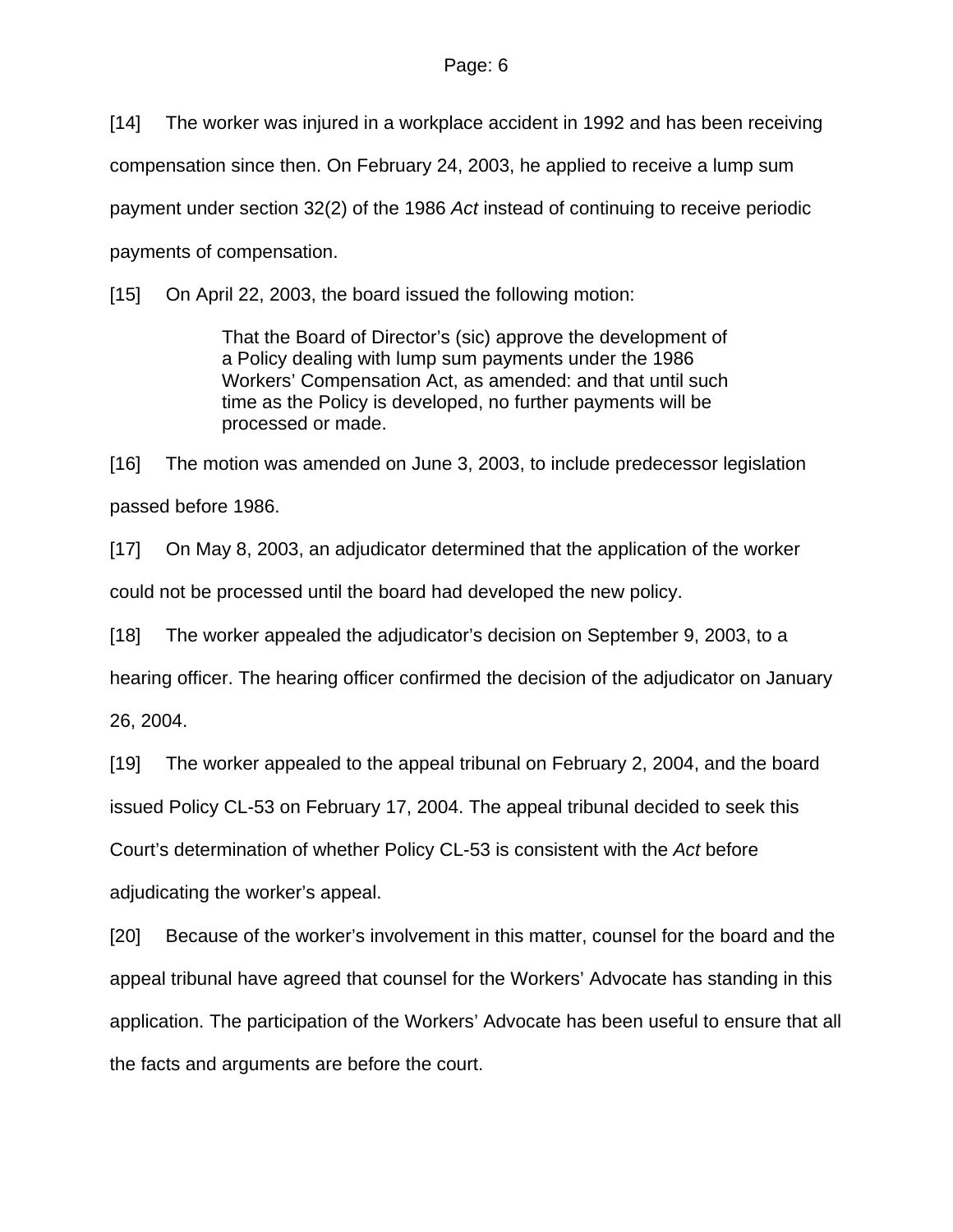[21] The right of the worker to apply for a lump sum payment under the 1986 *Act* is

preserved both by section 23(1)(c) of the *Interpretation Act*, R.S.Y. 2002, c. 125, and the

transitional provision of the *Act*.

[22] Section 104 states:

# **Transitional**

**104**(1) If a worker is entitled to compensation as a result of a disability caused in

(a) 1982 or earlier, the worker's entitlement to compensation shall be determined pursuant to predecessor legislation as it was in force before January 1, 1983;

(b) subject to paragraphs (b.1) to (b.3), 1992 or earlier, the worker's entitlement to compensation shall be determined pursuant to predecessor legislation as it was in force before January 1, 1993;

 (b.1) after January 1, 2002, if a worker is in receipt of compensation, the worker's wage rate shall be the maximum wage rate determined pursuant to section 101 of this Act;

 (b.2) section 34 of this Act shall apply to the indexing of the worker's wage rate determined after January 1, 2002; and

 (b.3) for the purpose of section 34 of this Act, the worker's anniversary date shall be considered to be January 1, 2002.

…

[23] Thus a worker's entitlement to compensation prior to January 1, 1993, was preserved and the maximum rate of compensation was increased from 75% of \$40,000 to 85% of \$65,100 tax free. The amendments provide a significant benefit to workers injured before 1993. However, all counsel agree that the amendments preserved the workers' entitlement to apply in writing for a lump sum payment. It should be noted that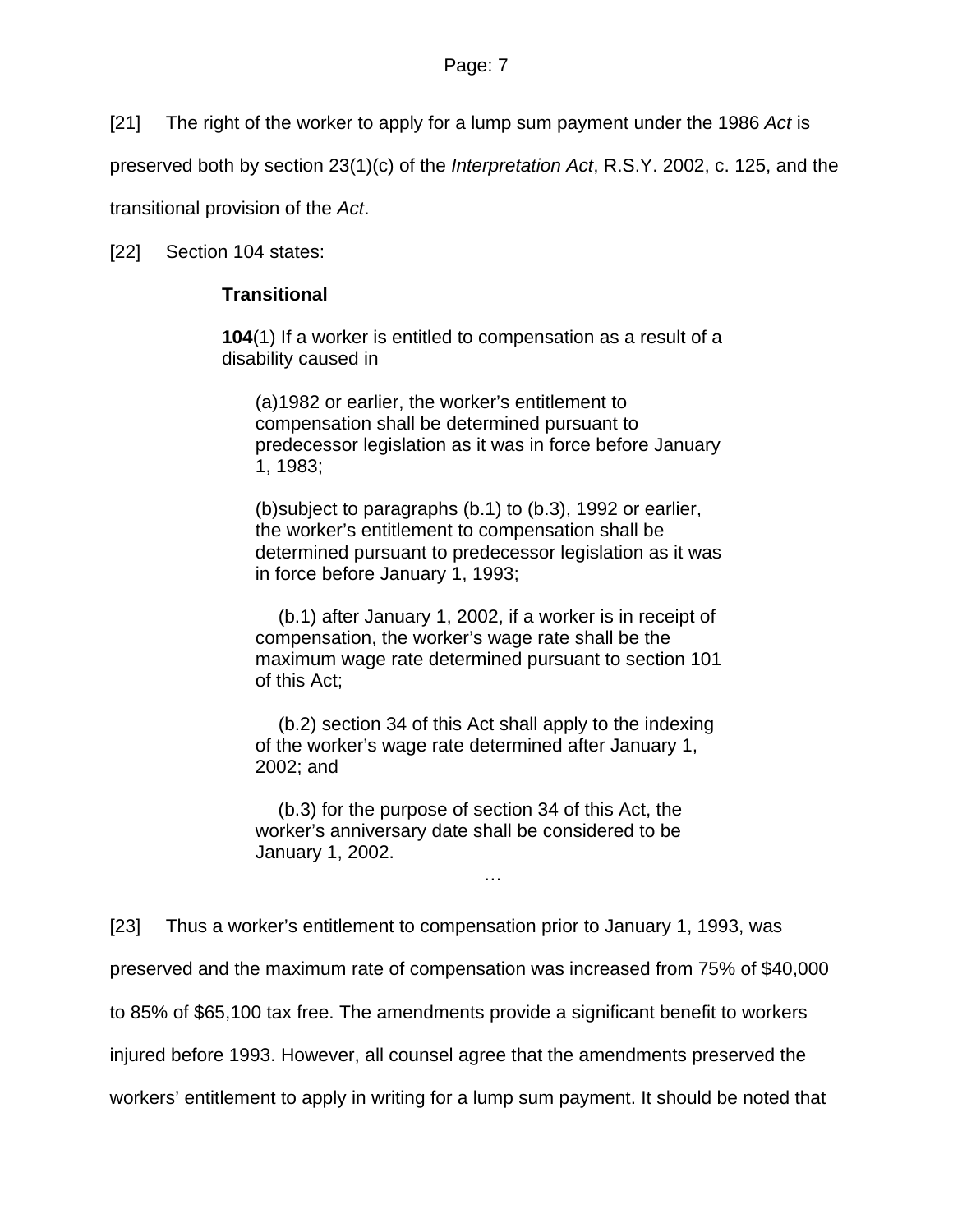the Revised Statutes of the Yukon, 2002, c. 231 have incorrectly stated section 104(b) of the *Act.*

[24] There are apparently 28 workers still eligible to apply for the lump sum payment.

Four have applied. One of the workers has obtained a lump sum payment.

[25] Counsel have agreed that this application is proceeding on the substantive legal

issues that have been raised about the board policy-making power. For the purpose of

this application, it will be assumed that the board was acting in good faith in bringing

forward the new policy for the benefit of the financial position of the compensation fund

and the protection of workers.

# **Issue 1: What is the standard of review when determining whether a policy is consistent with the** *Act***?**

[26] The four factors to be considered in determining the appropriate standard of review when reviewing the decision of a tribunal are set out in *Pushpanathan* v. *Canada (Minister of Citizenship and Immigration),* [1998] 1 S.C.R. 982:

- 1. the presence or absence of a privative clause;
- 2. the expertise of the tribunal;
- 3. the purpose of the governing legislation as a whole and the provisions creating the tribunal and its role; and
- 4. the nature of the problem, whether it's a question of fact, mixed fact and law, or law.

# **Privative Clause**

[27] There is a privative clause protecting acts or decisions of the board in section 112

of the *Act*. The specific subsections applicable are: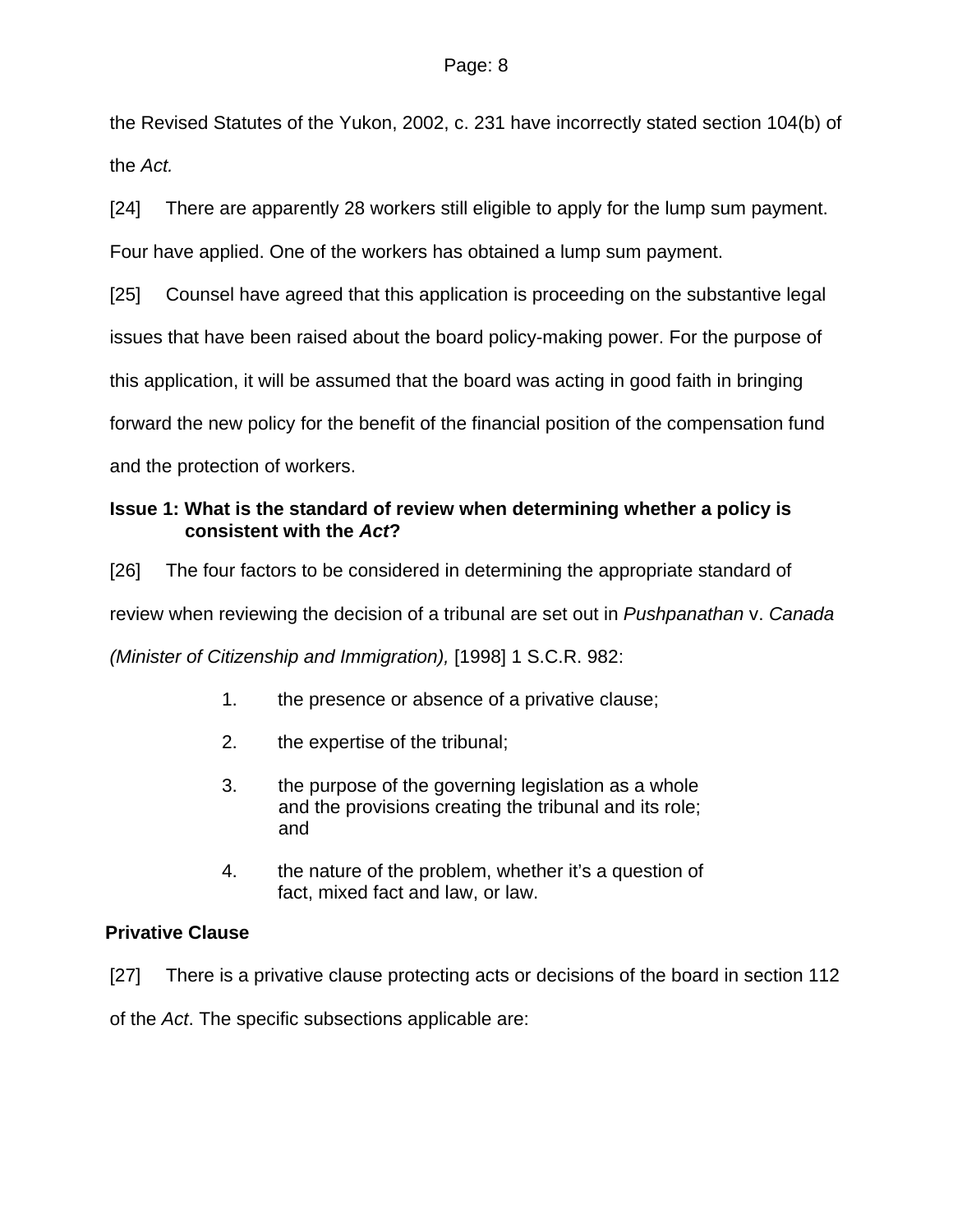## **Jurisdiction of the board**

112(3) The acts or decisions of the board on any matter within its exclusive jurisdiction are final and conclusive and not open to question or review in any court.

…

 (4) No proceedings by or before the board shall be restrained by injunction, declaration, prohibition, or other process or proceedings in any court or be removed by *certiorari*, judicial review, or otherwise into any court, in respect of any act or decision of the board within its jurisdiction nor shall any action be maintained or brought against the board, board members, employees, or agents of the board in respect of any act or decision done or made in the honest belief that it was done within its jurisdiction.

[28] The privative clause for the board does not specifically protect policy decisions of the board. The fact that section 26(1) of the *Act* permits either the appeal tribunal or the board to apply to the Supreme Court for determination of whether a policy is consistent with the *Act* suggests that correctness is the standard rather than granting deference based upon a privative clause.

# **Expertise of the board**

[29] There is no doubt the board has expertise in creating policy. However, the question of whether a policy is in conformity with the *Act* is a legal question that has been specifically retained for the Supreme Court, again suggesting a standard of correctness.

### **Purpose of the** *Act* **and the Provision at Issue.**

[30] The *Act* sets out a number of objectives in section 1. Some objectives have policy or societal interests, such as maintaining a solvent compensation fund (c). Other objectives apply specifically to employers (d) or workers (h). This would indicate some deference for the board as it seeks to strike a balance between competing objectives.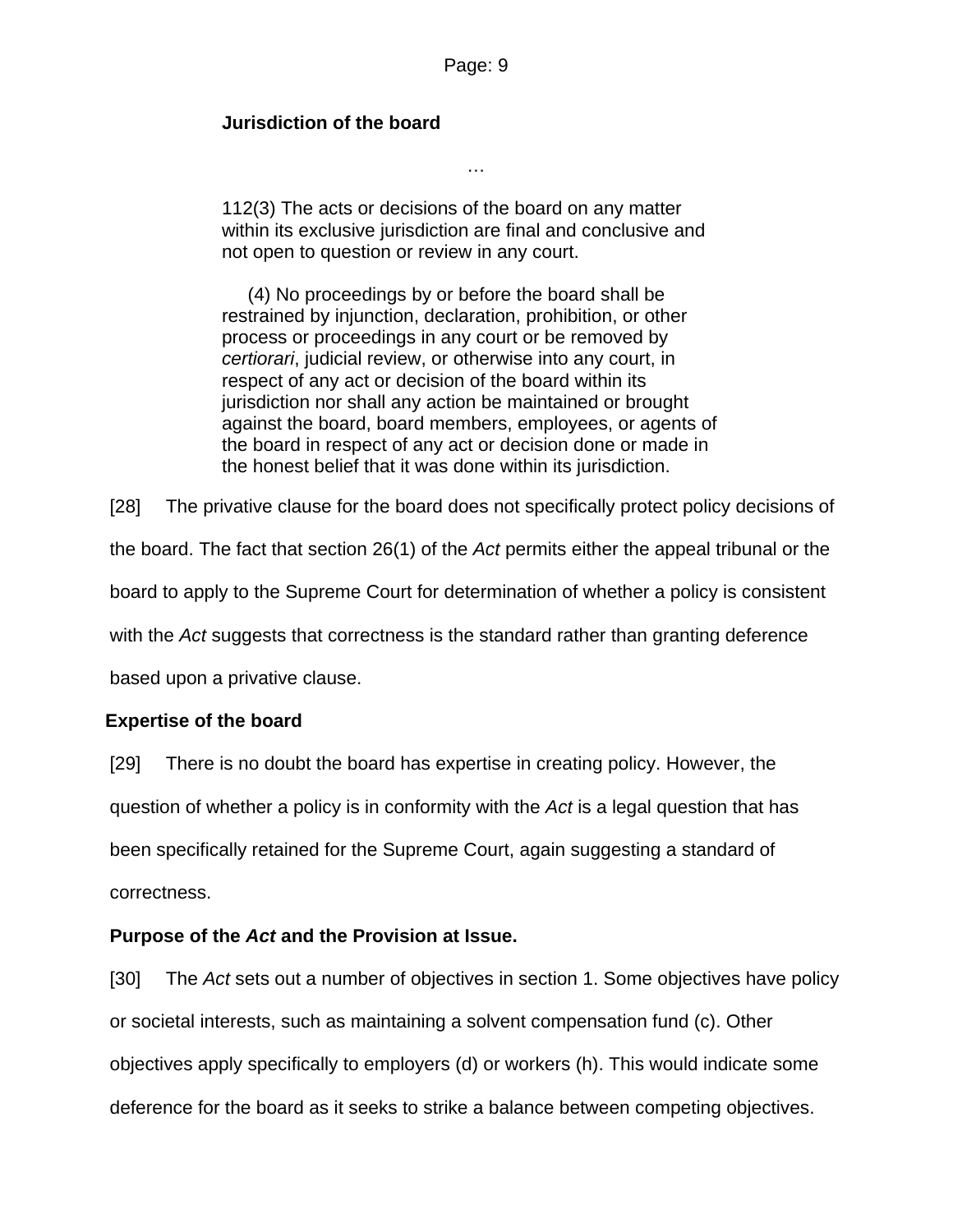## **Nature of the Problem**

[31] The problem presented is whether the policy of the board is consistent with the *Act*. This is a legal question indicating little deference should be granted to the board. [32] In summary, taking the four factors into consideration, the standard of review should be correctness.

# **Issue 2: Is board policy binding on the appeal tribunal?**

[33] The question of the legal effect and status of board policy has become a more pressing issue as the legislative framework to support the board's policy-making power has changed.

[34] As stated in *Skyline Roofing Ltd.* v. *Alberta (Workers' Compensation Board)*, 2001 ABQB 624, "informal policies" without statutory authority have been utilized by boards and administrative tribunals for years (paragraph 46). However, these informal policies do not have the force of law and are not legally binding when applied.

[35] Moving higher on the legislative scale are policies that are authorized by statutes. In *Friends of the Oldman River Society* v. *Canada (Minister of Transport)*, [1992]

1 S.C.R. 3, the Minister issued a guideline with the approval of the Governor in Council under section 6 of the *Department of the Environment Act.*

[36] The Supreme Court of Canada stated that a directive issued to administer a statute was administrative and would have no judicial sanction as it did not have the full force of law (paragraph 36). It went on to say that when the directive was not merely authorized by statute but was formally promulgated by "order", it became mandatory in nature (paragraphs 37 and 40).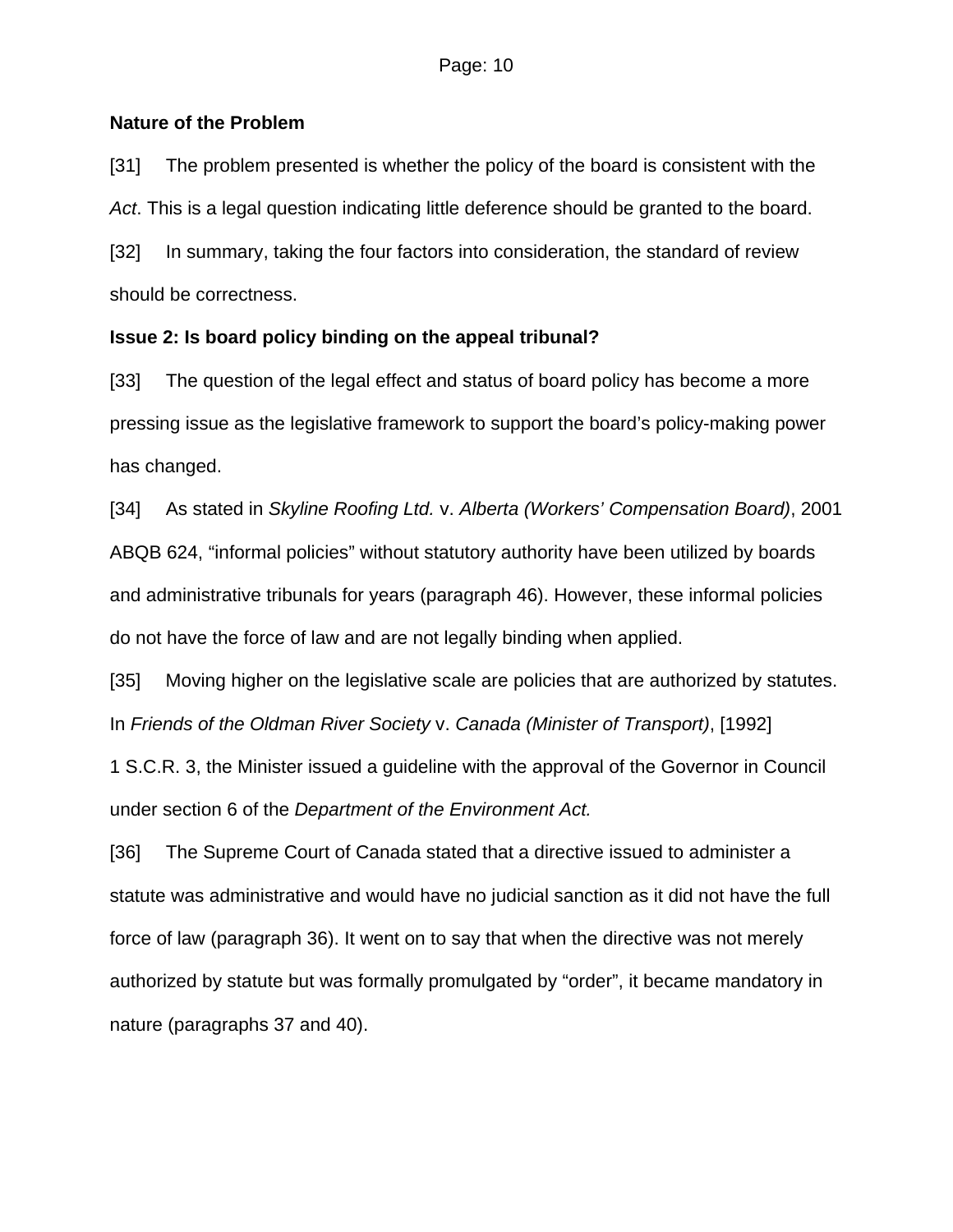[37] In my view, the *Act* achieves a mandatory status for board policy by a different route. The *Act* provides both the policy-making power and procedure to be followed to create a policy:

- 1. the members of the board shall establish the policies of the board (section 108(a));
- 2. the draft policy, before its adoption, must be published in a newspaper and provide a procedure for the public to make representations (section 108(j));
- 3. the appeal committee is bound by all policies of the board (section 24(3));
- 4. if the board decides that an appeal committee has not applied board policy, the board may direct the appeal committee to rehear the appeal (section 24(8));
- 5. either the appeal tribunal or the board may apply to the Supreme Court for a determination of whether a board policy is consistent with the *Act* (section 26(1)).

[38] It is clear that the legislators intended that a board policy should be mandatory and binding upon the appeal committee*.* Although the policy of the board is not promulgated by a regulation or an order in council, it has a procedure for publication and public submissions on the draft policy. The *Act* also ensures that the board does not exceed its jurisdiction by permitting the appeal tribunal or the board to refer the policy to this Court to determine whether it is consistent with the *Act.* The result is that a board policy, in reality, relies upon court approval for its ultimate authority to bind an appeal committee. This provides further legitimacy for board policy and ensures that the policymaking power is not abused. The *Act* has created a statutory status for policy making that provides a flexible procedure that is less cumbersome than passing a regulation which requires publication in the *Yukon Gazette*. The board has further flexibility to change a policy without the necessity of gazetting it. This is consistent with the intent of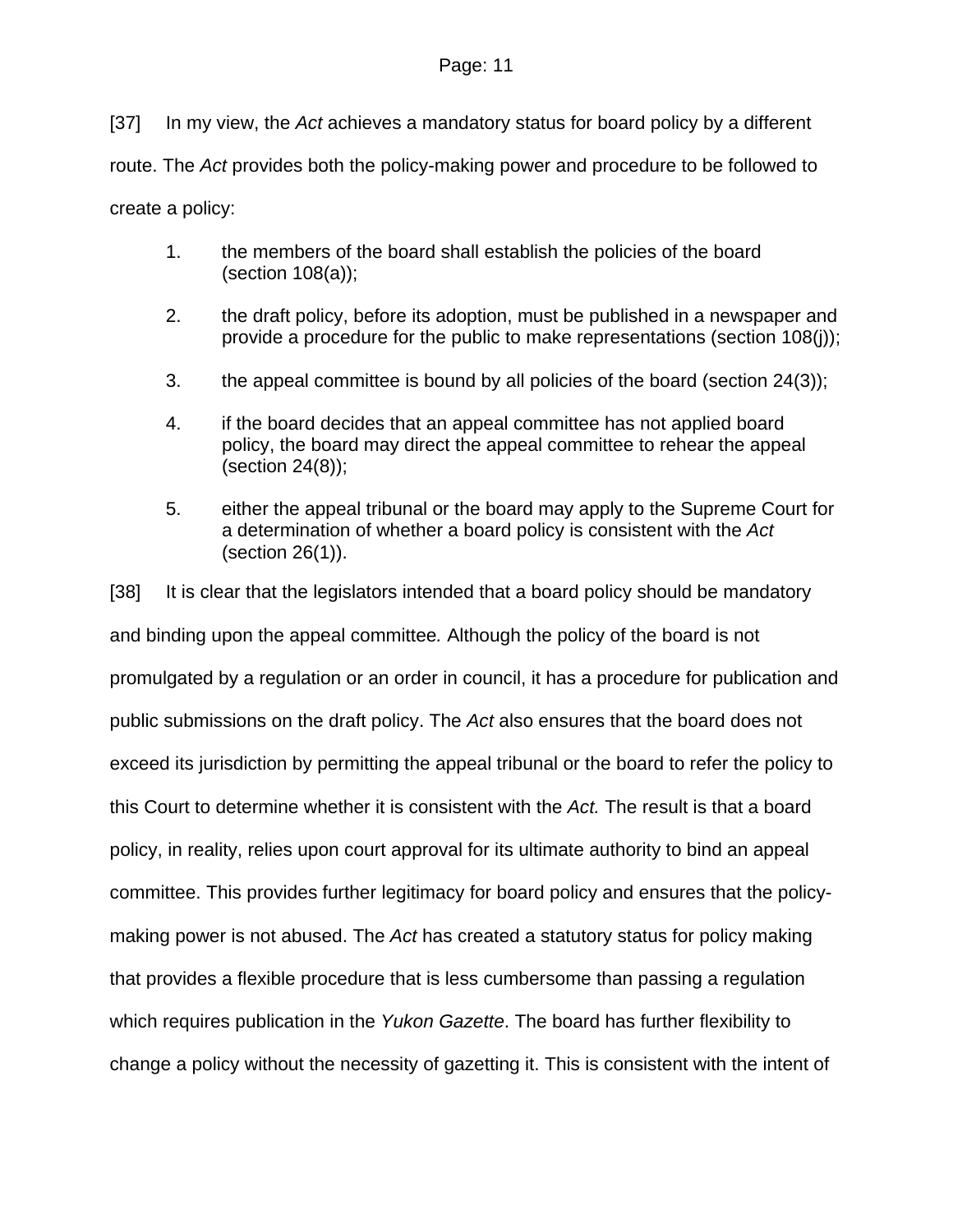the *Act* that the board should be independent of government. It preserves both the power of the board and the independence of the appeal tribunal.

[39] As a result of the procedure set out in the *Act* to create policy and its binding effect, board policy is more akin to a regulation than the "informal policies" which were not legally binding.

[40] In conclusion, a board policy that is consistent with the *Act* is binding upon the appeal committee in the same way as the *Act*. As I stated in *Workers' Compensation Act and O'Donnell*, 2004 YKSC 51, the appeal committee is not required to follow board policy slavishly. Even when it has been determined that the board policy is consistent with the *Act*, the appeal committee must still satisfy itself that the policy has been properly applied to the facts before it.

## **Issue 3: Does the board have the authority to adopt policies for predecessor legislation?**

[41] Counsel for the appeal tribunal submits that the board does not have the statutory authority to make policy for the repealed legislation. Counsel acknowledges that the board can now make policy, but only for the subject matter of the present *Act*, not predecessor legislation like section 32 from a previous workers' compensation statute.

[42] This submission is buttressed by the rebuttable presumption that the legislature does not intend to delegate a power to legislate retrospectively (Ruth Sullivan, *Driedger on the Construction of Statutes*, 3rd ed. (Toronto: Butterworths, 1994) at pages 511 – 513).

[43] It is further submitted that since this policy has legal effect, it must be expressly stated in the *Act* that the policy-making power extends to predecessor legislation.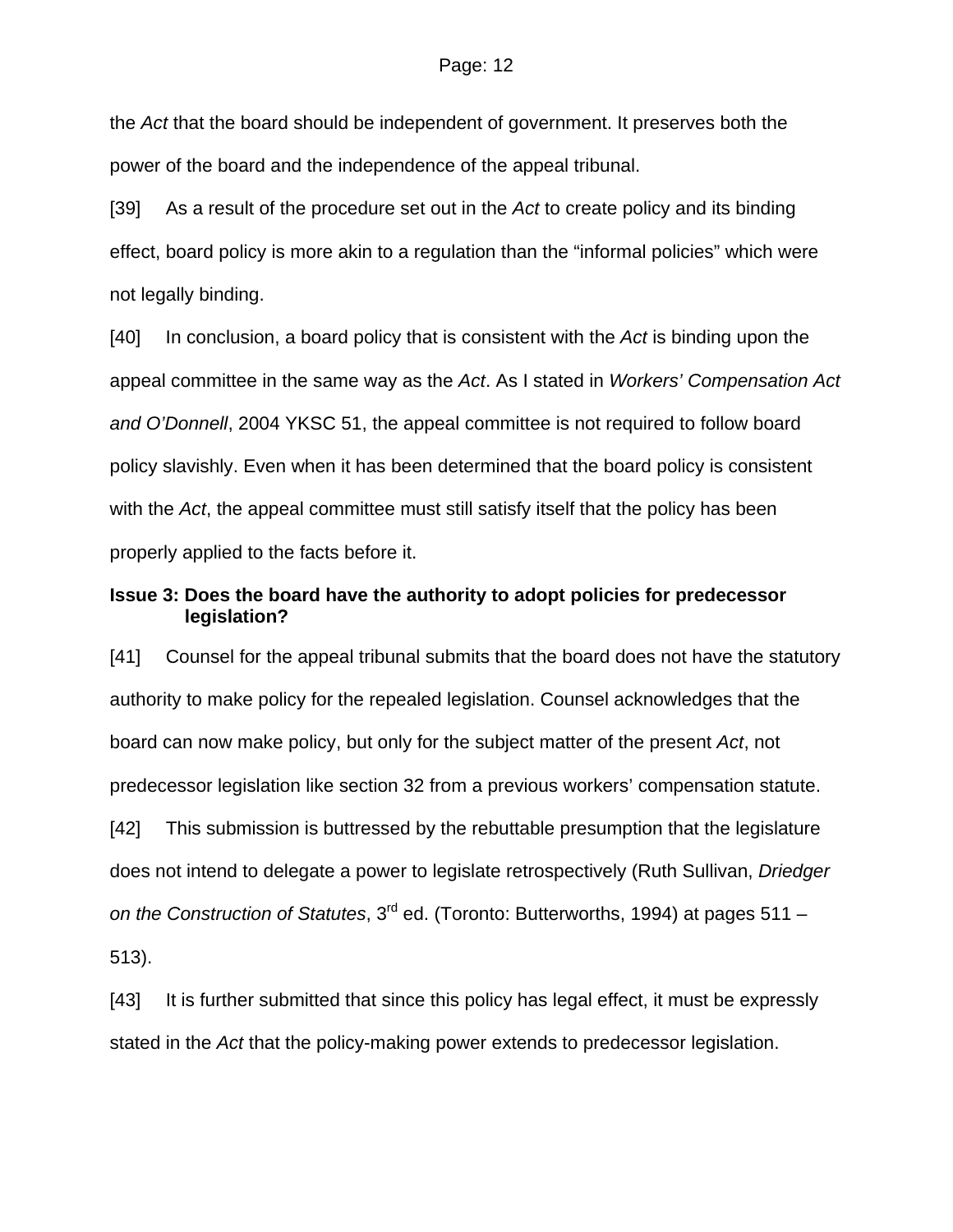[44] Counsel for the appeal tribunal also submits that the right of the worker to apply for a lump sum payment under the predecessor legislation has vested. As the worker has applied for the lump sum payment in writing, it is submitted this vested right cannot be the subject of a new policy.

[45] It is my view that section 104(1)(b) of the *Act* clearly preserves the worker's entitlement to apply for a lump sum payment. Section 104(1)(b) has the effect of incorporating the right to apply for lump sum payment into the present *Act*. The result is that the board policy-making power applies to applications for lump sum payments. There is no limitation on the policy-making power and therefore it should apply to all sections of the *Act.*

[46] I do not accept the submission that once a worker has made an application in writing, the worker then has a vested right to a lump sum payment. In *Apotex Inc.* v. *Canada (Attorney General)*, [1994] 1 F.C. 742 (C.A.), the Federal Court of Appeal distinguished between a vested right and a mere hope or expectation (paragraph 56 – 63). The case involved an application to proceed with a generic version of a drug and *mandamus* was issued directing the Minister to proceed with a notice of compliance. In that case, the discretion of the Minister was narrowly circumscribed. When the application was filed, it complied with all the requirements within the Minister's narrow discretion and it gave the applicant a vested right which could not be delayed pending new legislative policy.

[47] Applying the *Apotex* decision to the case at bar, it is clear that the right to make a written request for a lump sump payment is a vested right of the worker. However, it is not a vested right to obtain a lump sum payment but is rather a hope or expectation. The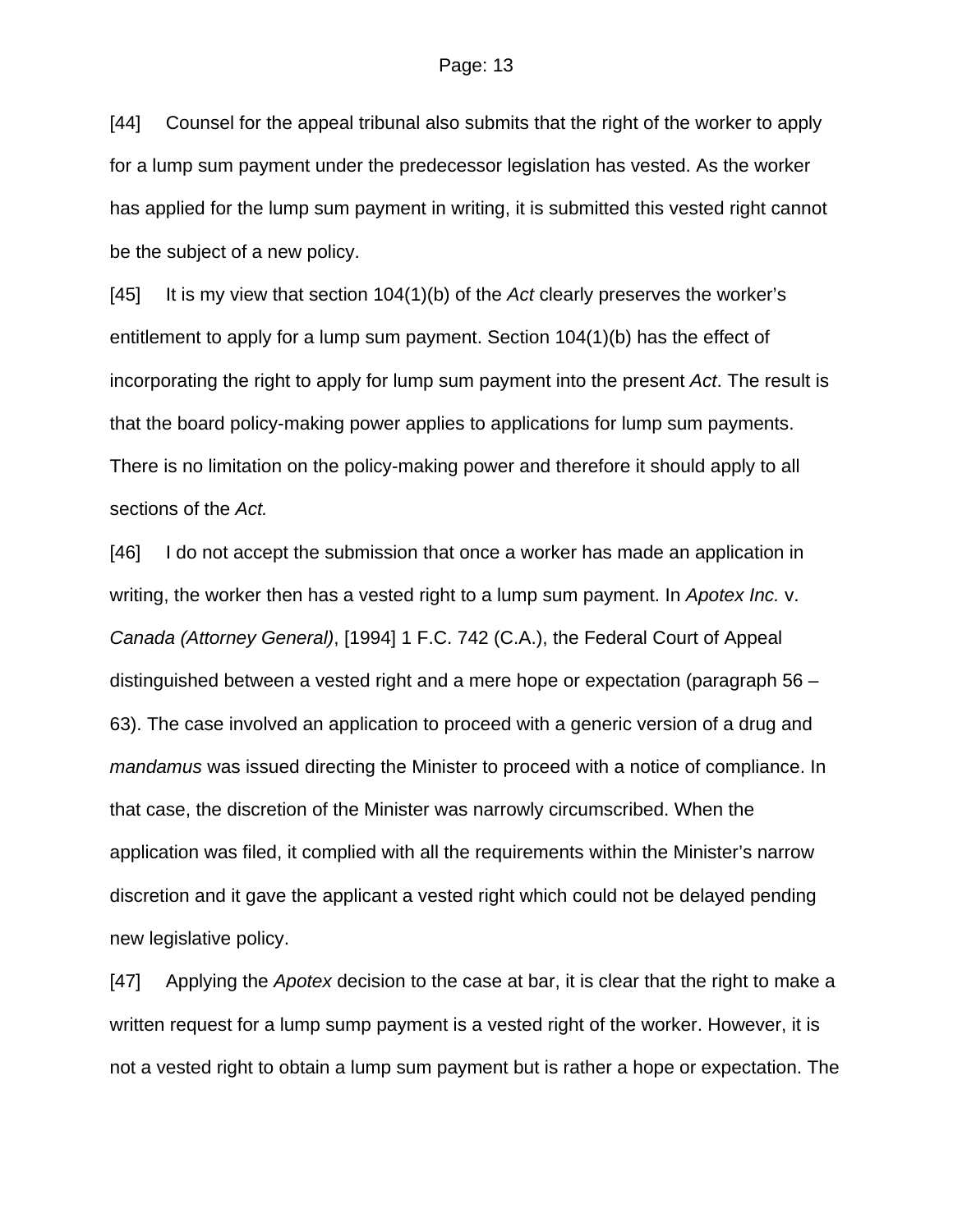*Act* provides a very specific process for the board to follow before a draft policy can become a board policy. It does not make provision for the board to suspend the exercise of its discretion to grant lump sum payments.

[48] It is my view that once the worker has made a written request for a lump sum payment the board must exercise its discretion under the policy existing at the time of the request. To rule otherwise permits the board to delay a decision indefinitely without having the express power to do so and to change the rules of the game that apply to the worker applying for a lump sum payment.

#### **Issue 4: Does policy CL-53 exceed its statutory authority?**

[49] This issue raises the difficult question of when a policy becomes so intractable that its overall effect will be to defeat applications for lump sum payments. The *Act* and policy must be interpreted to ensure that a worker may apply in writing for a lump sum payment and be subject to a legitimate exercise of discretion by the board pursuant to board policy.

[50] Counsel for the Workers' Advocate submits that the policy in question is unfair as it creates unnecessary hurdles for workers applying for commutation of their monthly payments to a lump sum.

[51] One controversial aspect of the policy is the requirement of the worker to provide a legal opinion as well as the opinion of an investment adviser that it is in the worker's best interests to receive such a lump sum, all at the expense of the worker. No evidence was presented to suggest that it was impossible or impractical to obtain these opinions. There was no evidence that the cost would be prohibitive.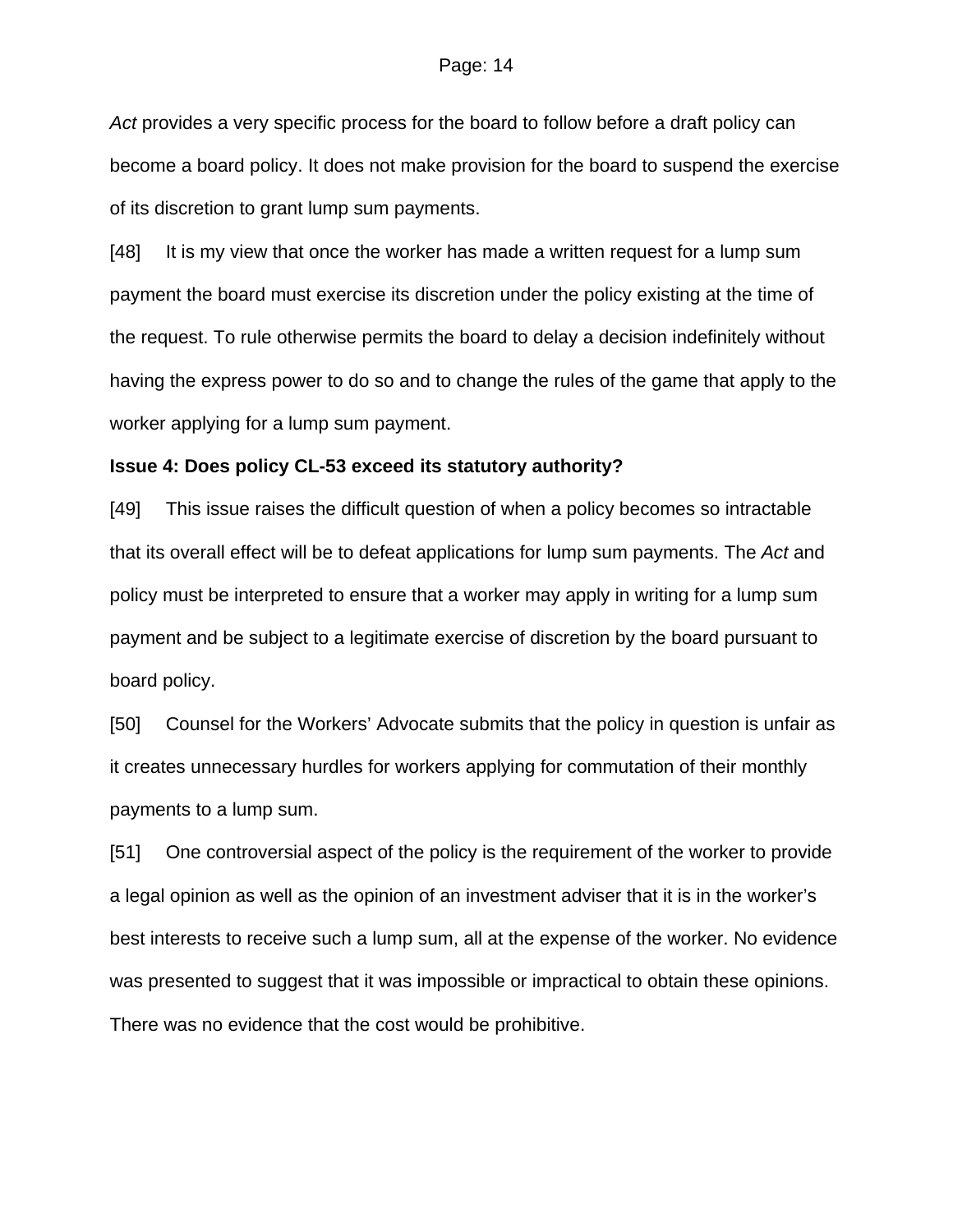[52] I find that each of the conditions in the policy can be supported by reference to the objectives set out in the *Act.* The conditions, while more onerous than the previous policy, are generally designed to ensure that the worker has the ability to manage a lump sum as the worker cannot go back to the board if the lump sum is mismanaged or lost. The latter outcome would surely be a disaster for both the worker and the board. [53] I do not wish to speculate precisely on when a policy exceeds its statutory authority except to say there must be some objective criteria. For example, when the condition or requirement is so onerous that it becomes impossible to comply with. This could occur if it the policy required a legal opinion from a lawyer that was beyond the expertise that any lawyer could provide. In my view, furthermore, a policy will be inconsistent with the *Act* if it trenches on a specific statutory provision. It would also be sufficient to challenge a policy when it takes the objectives of the *Act* to an extreme or goes beyond "the margin of manoeuvre contemplated by the legislature". See *Baker* v. *Canada (Minister of Citizenship and Immigration)*, [1999] 2 S.C.R. 817 at paragraphs 53 and 54.

[54] At the end of the day, it must be remembered that the worker has a statutory right to apply for a lump sum payment, not a right to a lump sum payment. The board has an unfettered discretion to create binding policy so long as it does not become a prohibition against granting a lump sum payment or trench upon any other statutory right of the worker.

### **Issue 5: Did the board fetter its discretion in policy CL-53?**

[55] The classic definition of the fettering of discretion can be found in *H.E.U. Local 180* v. *Peace Arch District Hospital* (1989), 35 B.C.L.R. (2d) 64 (B.C.C.A.) where the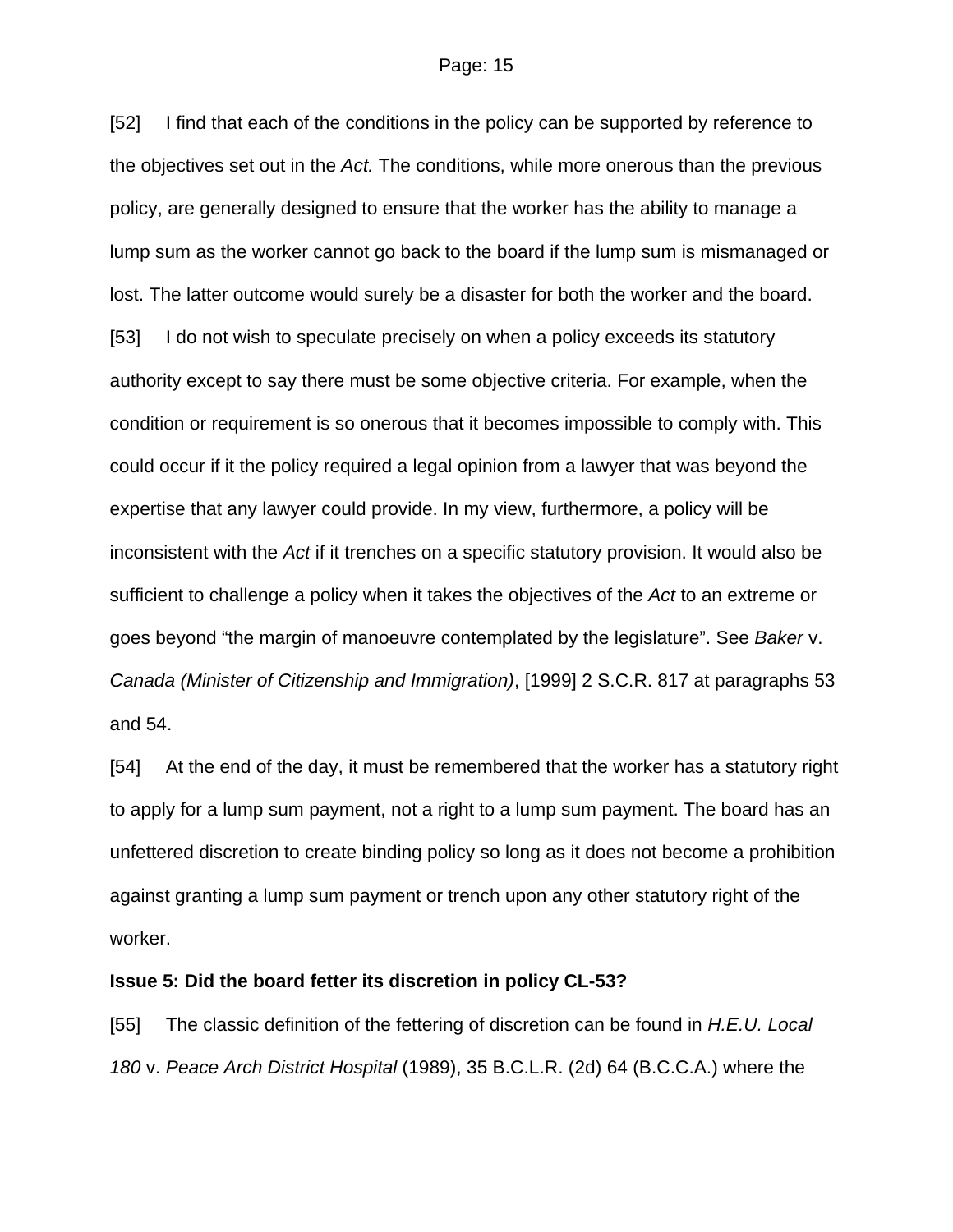Court quoted S.A. de Smith, *Judicial Review of Administrative Action*, 4th ed. at page

311 as follows:

A tribunal entrusted with a discretion must not, by the adoption of a fixed rule of policy, disable itself from exercising its discretion in individual cases. Thus, a tribunal which has power to award costs fails to exercise its discretion judicially if it fixes specific amounts to be applied indiscriminately to all cases before it; but its statutory discretion may be wide enough to justify the adoption of a rule not to award any costs save in exceptional circumstances, as distinct from a rule never to award any costs at all.

[56] It is my view that the concept of fettering one's discretion is a common law principle that could apply to the board or an appeal committee. Under this *Act* however,

the concept of fettering has a much reduced scope or application. The board is

empowered to make policy and the policy is binding upon the appeal committee. In

circumstances where there was no statutory authority to make binding policy, it would be

appropriate to argue that an administrative policy could result in fettering the discretion

of a board or tribunal. The concept of fettering, in my view, cannot apply to the policy

itself which is mandated by legislation so long as it is within the objectives of the *Act* or

"the margin of manoeuvre contemplated by the legislature". See *Re Lewis and* 

*Superintendent of Motor Vehicles for British Columbia* at page 528.

[57] I do not rule out the application of fettering to a board or appeal committee decision but simply state that the board policy itself cannot be a fetter by virtue of its statutory mandate.